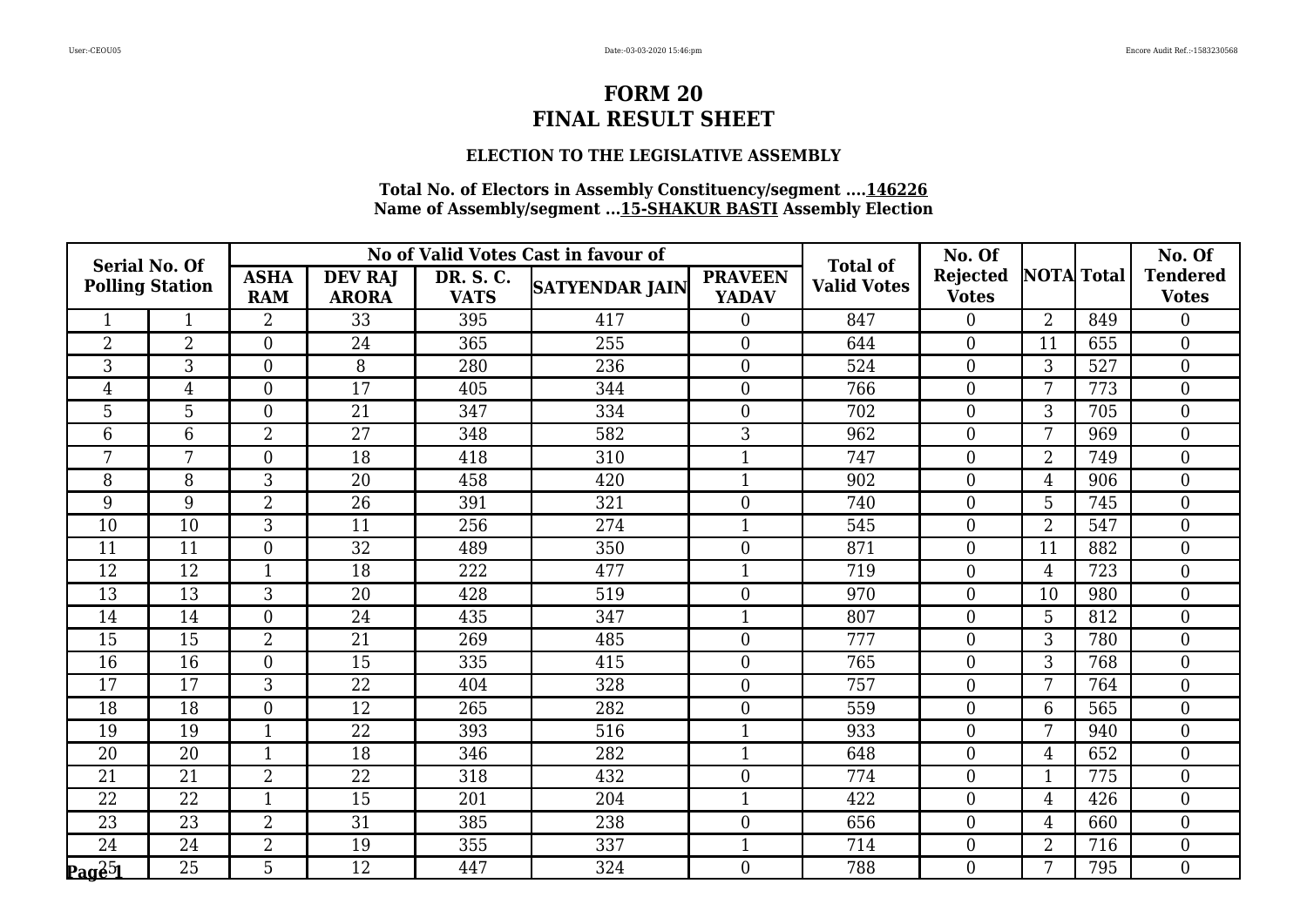#### **ELECTION TO THE LEGISLATIVE ASSEMBLY**

| <b>Serial No. Of</b>                                                      |                        |                           |                                |                          | No of Valid Votes Cast in favour of | <b>Total of</b>                | No. Of             |                                 |                   | No. Of |                                 |
|---------------------------------------------------------------------------|------------------------|---------------------------|--------------------------------|--------------------------|-------------------------------------|--------------------------------|--------------------|---------------------------------|-------------------|--------|---------------------------------|
|                                                                           | <b>Polling Station</b> | <b>ASHA</b><br><b>RAM</b> | <b>DEV RAJ</b><br><b>ARORA</b> | DR. S. C.<br><b>VATS</b> | <b>SATYENDAR JAIN</b>               | <b>PRAVEEN</b><br><b>YADAV</b> | <b>Valid Votes</b> | <b>Rejected</b><br><b>Votes</b> | <b>NOTA</b> Total |        | <b>Tendered</b><br><b>Votes</b> |
| 26                                                                        | $\overline{26}$        |                           | 20                             | 417                      | 332                                 | $\overline{0}$                 | 770                | $\overline{0}$                  | 9                 | 779    | 0                               |
| 27                                                                        | 27                     | $\mathbf{1}$              | 23                             | 363                      | 410                                 |                                | 798                | $\boldsymbol{0}$                | $\overline{4}$    | 802    | $\boldsymbol{0}$                |
| 28                                                                        | 28                     | $\overline{4}$            | 26                             | 282                      | 555                                 | $\mathbf{1}$                   | 868                | $\boldsymbol{0}$                | 5                 | 873    | $\overline{0}$                  |
| 29                                                                        | 29                     | $\overline{0}$            | 19                             | 307                      | 602                                 | $\boldsymbol{0}$               | 928                | $\boldsymbol{0}$                | 5                 | 933    | $\overline{0}$                  |
| 30                                                                        | $\overline{30}$        | 5                         | 24                             | 205                      | 673                                 | $\overline{2}$                 | 909                | $\boldsymbol{0}$                | $\mathbf{1}$      | 910    | $\boldsymbol{0}$                |
| 31                                                                        | 31                     | 6                         | 18                             | 262                      | 474                                 | $\overline{0}$                 | 760                | $\overline{0}$                  | 6                 | 766    | $\overline{0}$                  |
| 32                                                                        | 32                     | $\Omega$                  | 26                             | 343                      | 424                                 | $\overline{2}$                 | 795                | $\boldsymbol{0}$                | 7                 | 802    | $\overline{0}$                  |
| 33                                                                        | 33                     | 3                         | 23                             | 262                      | 330                                 | $\overline{2}$                 | 620                | $\boldsymbol{0}$                | 5                 | 625    | $\boldsymbol{0}$                |
| 34                                                                        | 34                     | $\mathbf{1}$              | 14                             | 198                      | 195                                 | $\mathbf{1}$                   | 409                | $\overline{0}$                  | 3                 | 412    | $\boldsymbol{0}$                |
| 35                                                                        | 35                     | 1                         | 20                             | 412                      | 300                                 | $\boldsymbol{0}$               | 733                | $\overline{0}$                  | 3                 | 736    | $\overline{0}$                  |
| $\overline{36}$                                                           | $\overline{36}$        | $\mathbf{1}$              | $\overline{20}$                | 402                      | 358                                 | $\boldsymbol{0}$               | 781                | $\mathbf{0}$                    | 5                 | 786    | $\overline{0}$                  |
| 37                                                                        | 37                     | $\overline{0}$            | 33                             | 378                      | 392                                 | $\mathbf{1}$                   | 804                | $\boldsymbol{0}$                | $6\phantom{1}$    | 810    | $\boldsymbol{0}$                |
| 38                                                                        | 38                     |                           | 24                             | 382                      | 357                                 | $\boldsymbol{0}$               | 764                | $\boldsymbol{0}$                | 7                 | 771    | $\overline{0}$                  |
| 39                                                                        | $\overline{39}$        | $\mathbf{1}$              | 24                             | 312                      | 527                                 | $\overline{2}$                 | 866                | $\overline{0}$                  | $\overline{2}$    | 868    | $\overline{0}$                  |
| 40                                                                        | 40                     | $\Omega$                  | 20                             | 193                      | 291                                 | $\boldsymbol{0}$               | 504                | $\boldsymbol{0}$                | $\mathbf{1}$      | 505    | $\boldsymbol{0}$                |
| 41                                                                        | 41                     | $\overline{2}$            | 16                             | 170                      | 238                                 | $\boldsymbol{0}$               | 426                | $\boldsymbol{0}$                | 3                 | 429    | $\overline{0}$                  |
| 42                                                                        | 42                     | 5                         | 16                             | 176                      | 638                                 | $\boldsymbol{0}$               | 835                | $\overline{0}$                  | 5                 | 840    | $\overline{0}$                  |
| 43                                                                        | 43                     | $\overline{0}$            | 24                             | 200                      | 320                                 |                                | 545                | $\mathbf{0}$                    | 6                 | 551    | $\boldsymbol{0}$                |
| 44                                                                        | 44                     | $\overline{0}$            | $\overline{25}$                | 243                      | 218                                 | $\boldsymbol{0}$               | 486                | $\boldsymbol{0}$                | $\overline{4}$    | 490    | $\overline{0}$                  |
| 45                                                                        | 45                     | 5                         | $\overline{23}$                | 455                      | 368                                 | $\overline{2}$                 | 853                | $\overline{0}$                  | 3                 | 856    | $\overline{0}$                  |
| 46                                                                        | 46                     | 3                         | 20                             | 422                      | 321                                 | $\boldsymbol{0}$               | 766                | $\boldsymbol{0}$                | 7                 | 773    | 0                               |
| 47                                                                        | 47                     | $\overline{0}$            | 15                             | 403                      | 321                                 | $\boldsymbol{0}$               | 739                | $\boldsymbol{0}$                | 7                 | 746    | $\overline{0}$                  |
| 48                                                                        | 48                     | $\overline{0}$            | 33                             | 443                      | 333                                 | $\boldsymbol{0}$               | 809                | $\overline{0}$                  | $\overline{4}$    | 813    | $\overline{0}$                  |
| 49                                                                        | 49                     | $\overline{2}$            | 17                             | 252                      | 441                                 | $\overline{2}$                 | 714                | $\boldsymbol{0}$                | 7                 | 721    | 0                               |
| $\mathbf{p}_{\mathbf{a}\mathbf{g}}\mathbf{\bar{e}}\mathbf{\underline{0}}$ | $\overline{50}$        | 3                         | 14                             | 188                      | 376                                 |                                | 582                | $\boldsymbol{0}$                | 5                 | 587    | $\boldsymbol{0}$                |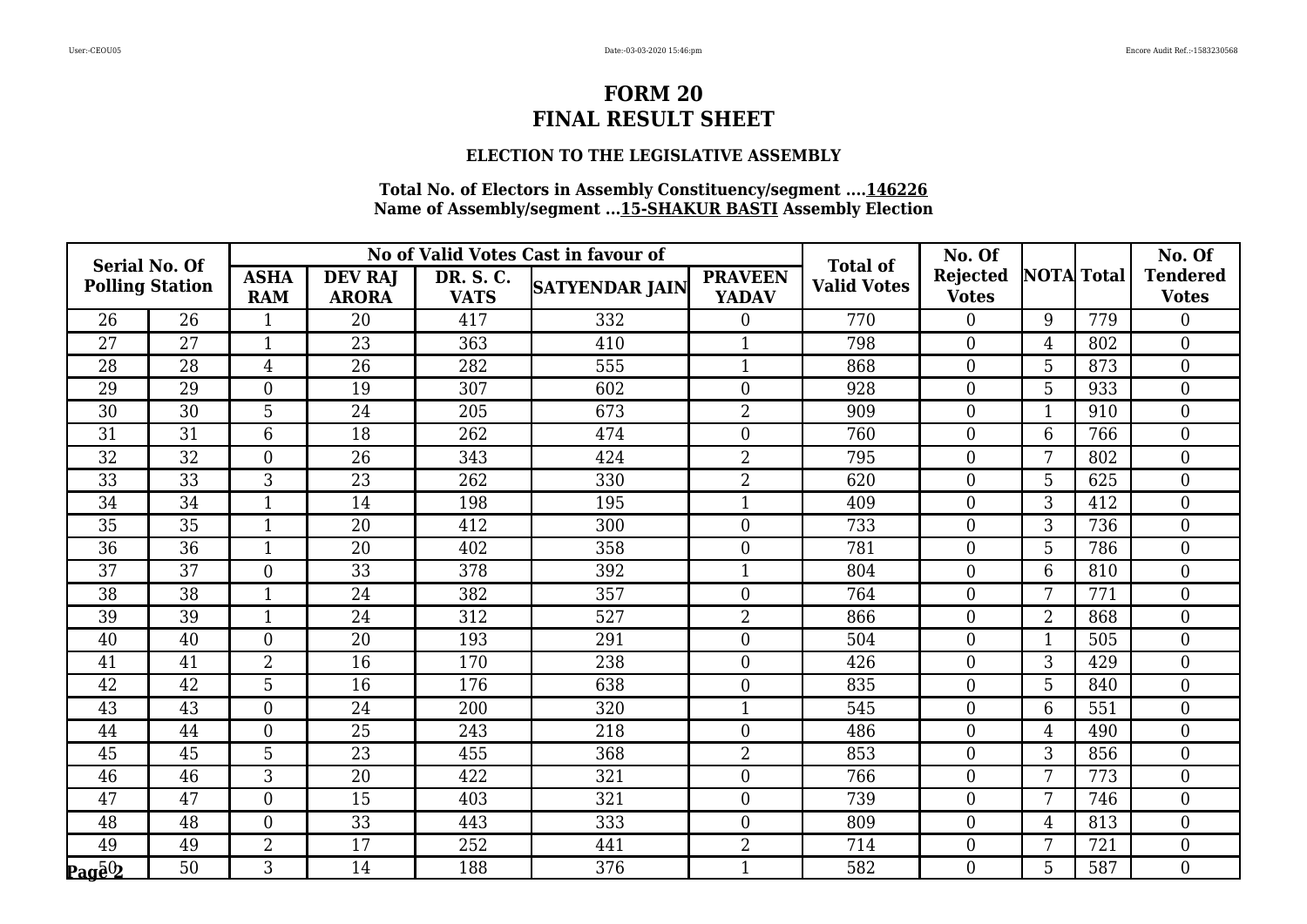#### **ELECTION TO THE LEGISLATIVE ASSEMBLY**

| <b>Serial No. Of</b>         |                        |                           |                                |                          | No of Valid Votes Cast in favour of | <b>Total of</b>                | No. Of             |                                 |                   | No. Of |                                 |
|------------------------------|------------------------|---------------------------|--------------------------------|--------------------------|-------------------------------------|--------------------------------|--------------------|---------------------------------|-------------------|--------|---------------------------------|
|                              | <b>Polling Station</b> | <b>ASHA</b><br><b>RAM</b> | <b>DEV RAJ</b><br><b>ARORA</b> | DR. S. C.<br><b>VATS</b> | <b>SATYENDAR JAIN</b>               | <b>PRAVEEN</b><br><b>YADAV</b> | <b>Valid Votes</b> | <b>Rejected</b><br><b>Votes</b> | <b>NOTA</b> Total |        | <b>Tendered</b><br><b>Votes</b> |
| 51                           | 51                     | 5                         | 9                              | 125                      | 269                                 |                                | 409                | $\boldsymbol{0}$                | $\overline{2}$    | 411    | $\overline{0}$                  |
| 52                           | 52                     | 5                         | 8                              | 172                      | 489                                 | 3                              | 677                | $\boldsymbol{0}$                | 6                 | 683    | $\boldsymbol{0}$                |
| 53                           | 53                     | 8                         | 16                             | 126                      | 507                                 | $\overline{2}$                 | 659                | $\boldsymbol{0}$                | $\overline{2}$    | 661    | $\overline{0}$                  |
| 54                           | 54                     |                           | 16                             | 301                      | 476                                 | $\overline{2}$                 | 796                | $\boldsymbol{0}$                | 8                 | 804    | $\overline{0}$                  |
| 55                           | $\overline{55}$        | $\overline{2}$            | 15                             | 256                      | 242                                 | $\boldsymbol{0}$               | 515                | $\boldsymbol{0}$                | 7                 | 522    | $\overline{0}$                  |
| 56                           | 56                     | $\overline{0}$            | 9                              | 203                      | 161                                 | $\boldsymbol{0}$               | 373                | $\boldsymbol{0}$                | 3                 | 376    | $\overline{0}$                  |
| 57                           | 57                     | 19                        | 8                              | 106                      | 474                                 | 1                              | 608                | $\boldsymbol{0}$                | $\overline{4}$    | 612    | $\overline{0}$                  |
| 58                           | 58                     | $\overline{2}$            | 17                             | 389                      | 458                                 | 2                              | 868                | $\boldsymbol{0}$                | $\mathbf{1}$      | 869    | 0                               |
| 59                           | 59                     | $\overline{2}$            | 24                             | 328                      | 253                                 | $\overline{2}$                 | 609                | $\boldsymbol{0}$                | 8                 | 617    | $\overline{0}$                  |
| 60                           | 60                     | $\overline{0}$            | 13                             | 236                      | 193                                 |                                | 443                | $\boldsymbol{0}$                | 3                 | 446    | $\overline{0}$                  |
| 61                           | $\overline{61}$        | $\overline{4}$            | $\overline{31}$                | 481                      | 354                                 |                                | 871                | $\boldsymbol{0}$                | 9                 | 880    | $\overline{0}$                  |
| 62                           | 62                     | $\overline{2}$            | 13                             | 80                       | 690                                 | $\overline{0}$                 | 785                | $\boldsymbol{0}$                | $\overline{2}$    | 787    | $\overline{0}$                  |
| 63                           | 63                     | $\overline{4}$            | 14                             | 113                      | 676                                 | 3                              | 810                | $\boldsymbol{0}$                | 1                 | 811    | $\overline{0}$                  |
| 64                           | 64                     | $\overline{2}$            | $\overline{12}$                | 98                       | 531                                 | $\overline{2}$                 | 645                | $\boldsymbol{0}$                | $\overline{2}$    | 647    | $\overline{0}$                  |
| 65                           | 65                     | $\overline{2}$            | 9                              | 69                       | 556                                 | $\overline{2}$                 | 638                | $\boldsymbol{0}$                | $\overline{2}$    | 640    | $\overline{0}$                  |
| 66                           | 66                     | 1                         | 10                             | 44                       | 452                                 | 2                              | 509                | $\overline{0}$                  | $\mathbf{1}$      | 510    | $\overline{0}$                  |
| 67                           | 67                     | $\mathbf{1}$              | 17                             | 415                      | 449                                 | 1                              | 883                | $\boldsymbol{0}$                | $\overline{4}$    | 887    | $\overline{0}$                  |
| 68                           | 68                     | 3                         | 14                             | 381                      | 357                                 | $\mathbf{1}$                   | 756                | $\boldsymbol{0}$                | 5                 | 761    | $\overline{0}$                  |
| 69                           | 69                     | $\overline{0}$            | 13                             | 348                      | 290                                 | $\overline{0}$                 | 651                | $\boldsymbol{0}$                | 6                 | 657    | $\overline{0}$                  |
| 70                           | $\overline{70}$        | $\overline{0}$            | 8                              | 449                      | 306                                 | $\mathbf{1}$                   | 764                | $\boldsymbol{0}$                | $\overline{4}$    | 768    | $\overline{0}$                  |
| 71                           | 71                     | 3                         | 15                             | 217                      | 159                                 | $\overline{2}$                 | 396                | $\overline{0}$                  | $\overline{2}$    | 398    | $\overline{0}$                  |
| 72                           | 72                     | 1                         | 11                             | 248                      | 240                                 | $\overline{0}$                 | 500                | $\boldsymbol{0}$                | 6                 | 506    | $\overline{0}$                  |
| 73                           | $\overline{73}$        | $\mathbf{1}$              | 10                             | 191                      | 172                                 | 1                              | 375                | $\boldsymbol{0}$                | 5                 | 380    | $\overline{0}$                  |
| 74                           | 74                     | $\overline{0}$            | 37                             | 530                      | 289                                 | 1                              | 857                | $\boldsymbol{0}$                | 8                 | 865    | $\overline{0}$                  |
| $\mathbf{Paq}\bar{e}\bar{3}$ | 75                     | 12                        | 13                             | 131                      | 421                                 | 4                              | 581                | $\boldsymbol{0}$                | $\overline{2}$    | 583    | $\overline{0}$                  |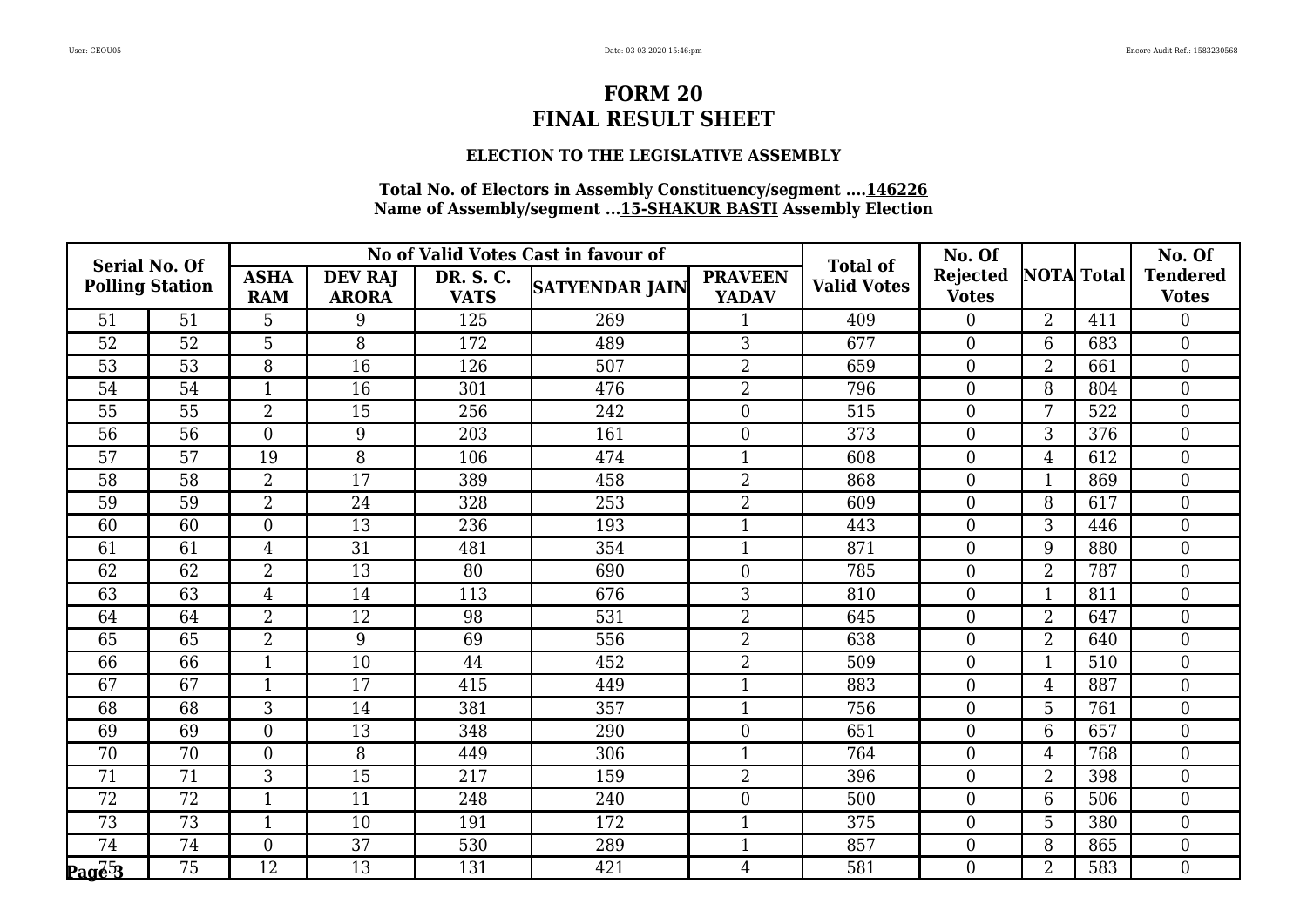### **ELECTION TO THE LEGISLATIVE ASSEMBLY**

| <b>Serial No. Of</b>                                    |                        |                           |                                |                          | No of Valid Votes Cast in favour of | <b>Total of</b>                | No. Of             |                                 |                   | No. Of |                                 |
|---------------------------------------------------------|------------------------|---------------------------|--------------------------------|--------------------------|-------------------------------------|--------------------------------|--------------------|---------------------------------|-------------------|--------|---------------------------------|
|                                                         | <b>Polling Station</b> | <b>ASHA</b><br><b>RAM</b> | <b>DEV RAJ</b><br><b>ARORA</b> | DR. S. C.<br><b>VATS</b> | <b>SATYENDAR JAIN</b>               | <b>PRAVEEN</b><br><b>YADAV</b> | <b>Valid Votes</b> | <b>Rejected</b><br><b>Votes</b> | <b>NOTA</b> Total |        | <b>Tendered</b><br><b>Votes</b> |
| 76                                                      | 76                     | 26                        | 18                             | 139                      | 529                                 | 3                              | 715                | $\overline{0}$                  | 8                 | 723    | 0                               |
| 77                                                      | 77                     | $\overline{0}$            | 21                             | 490                      | 250                                 | $\overline{0}$                 | 761                | $\boldsymbol{0}$                | 8                 | 769    | $\overline{0}$                  |
| 78                                                      | 78                     | $\overline{0}$            | 16                             | 617                      | 312                                 | $\overline{0}$                 | 945                | $\boldsymbol{0}$                | 6                 | 951    | $\overline{0}$                  |
| 79                                                      | 79                     | $\Omega$                  | 25                             | 289                      | 446                                 | $\overline{2}$                 | 762                | $\overline{0}$                  | 7                 | 769    | $\overline{0}$                  |
| 80                                                      | 80                     | $\mathbf{1}$              | 24                             | 464                      | 248                                 |                                | 738                | $\boldsymbol{0}$                | $\overline{4}$    | 742    | 0                               |
| 81                                                      | 81                     | $\mathbf{1}$              | 24                             | 518                      | 219                                 | 1                              | 763                | $\boldsymbol{0}$                | 4                 | 767    | $\overline{0}$                  |
| 82                                                      | 82                     | $\overline{0}$            | 11                             | 305                      | 140                                 | $\overline{0}$                 | 456                | $\boldsymbol{0}$                | 3                 | 459    | $\overline{0}$                  |
| 83                                                      | 83                     | $\overline{2}$            | 33                             | 442                      | 227                                 | $\overline{0}$                 | 704                | $\boldsymbol{0}$                | 10                | 714    | 0                               |
| 84                                                      | 84                     | $\overline{0}$            | 17                             | 386                      | 263                                 | $\overline{0}$                 | 666                | $\overline{0}$                  | 6                 | 672    | $\overline{0}$                  |
| 85                                                      | 85                     | $\mathbf{1}$              | 24                             | 360                      | 431                                 |                                | 817                | $\boldsymbol{0}$                | 6                 | 823    | $\overline{0}$                  |
| 86                                                      | $\overline{86}$        | $\overline{2}$            | 24                             | 456                      | 290                                 | $\overline{2}$                 | 774                | $\boldsymbol{0}$                | $\overline{2}$    | 776    | $\overline{0}$                  |
| 87                                                      | 87                     | 3                         | 24                             | 256                      | 279                                 | $\overline{0}$                 | 562                | $\boldsymbol{0}$                | 3                 | 565    | $\overline{0}$                  |
| 88                                                      | 88                     | $\overline{0}$            | 17                             | 319                      | 235                                 | 2                              | 573                | $\boldsymbol{0}$                | 5                 | 578    | $\overline{0}$                  |
| 89                                                      | 89                     | $\mathbf{1}$              | 16                             | 293                      | 147                                 | $\boldsymbol{0}$               | 457                | $\boldsymbol{0}$                | $\overline{2}$    | 459    | $\overline{0}$                  |
| 90                                                      | 90                     | $\overline{0}$            | 21                             | 446                      | 301                                 | $\overline{0}$                 | 768                | $\boldsymbol{0}$                | $\overline{2}$    | 770    | $\overline{0}$                  |
| 91                                                      | 91                     | $\overline{0}$            | 16                             | 544                      | 375                                 |                                | 936                | $\overline{0}$                  | 8                 | 944    | $\overline{0}$                  |
| 92                                                      | 92                     | $\overline{0}$            | 28                             | 443                      | 416                                 | $\boldsymbol{0}$               | 887                | $\boldsymbol{0}$                | 6                 | 893    | $\overline{0}$                  |
| 93                                                      | 93                     | $\mathbf{1}$              | 32                             | 526                      | 343                                 | 1                              | 903                | $\boldsymbol{0}$                | 9                 | 912    | $\overline{0}$                  |
| 94                                                      | 94                     | $2^{-}$                   | 23                             | 399                      | 352                                 |                                | 777                | $\boldsymbol{0}$                | 5                 | 782    | $\overline{0}$                  |
| $\overline{95}$                                         | $\overline{95}$        | $\overline{1}$            | $\overline{30}$                | 412                      | 357                                 |                                | 801                | $\boldsymbol{0}$                | 3                 | 804    | $\overline{0}$                  |
| 96                                                      | 96                     | $\Omega$                  | 22                             | 303                      | 201                                 | $\overline{0}$                 | 526                | $\overline{0}$                  | $\overline{4}$    | 530    | $\overline{0}$                  |
| 97                                                      | 97                     | $\overline{0}$            | 8                              | 266                      | 205                                 | $\overline{0}$                 | 479                | $\boldsymbol{0}$                | 6                 | 485    | $\overline{0}$                  |
| 98                                                      | 98                     | $\mathbf{1}$              | 15                             | 327                      | 297                                 | $\overline{0}$                 | 640                | $\boldsymbol{0}$                | 3                 | 643    | $\overline{0}$                  |
| 99                                                      | 99                     | 3                         | 20                             | 347                      | 483                                 | $\overline{4}$                 | 857                | $\boldsymbol{0}$                | 7                 | 864    | $\overline{0}$                  |
| $\mathbf{P}_{\mathbf{a}}$ d $\mathbf{Q}\mathbf{\Omega}$ | 100                    | $\overline{0}$            | 28                             | 291                      | 450                                 | $\overline{0}$                 | 769                | $\boldsymbol{0}$                | 8                 | 777    | $\overline{0}$                  |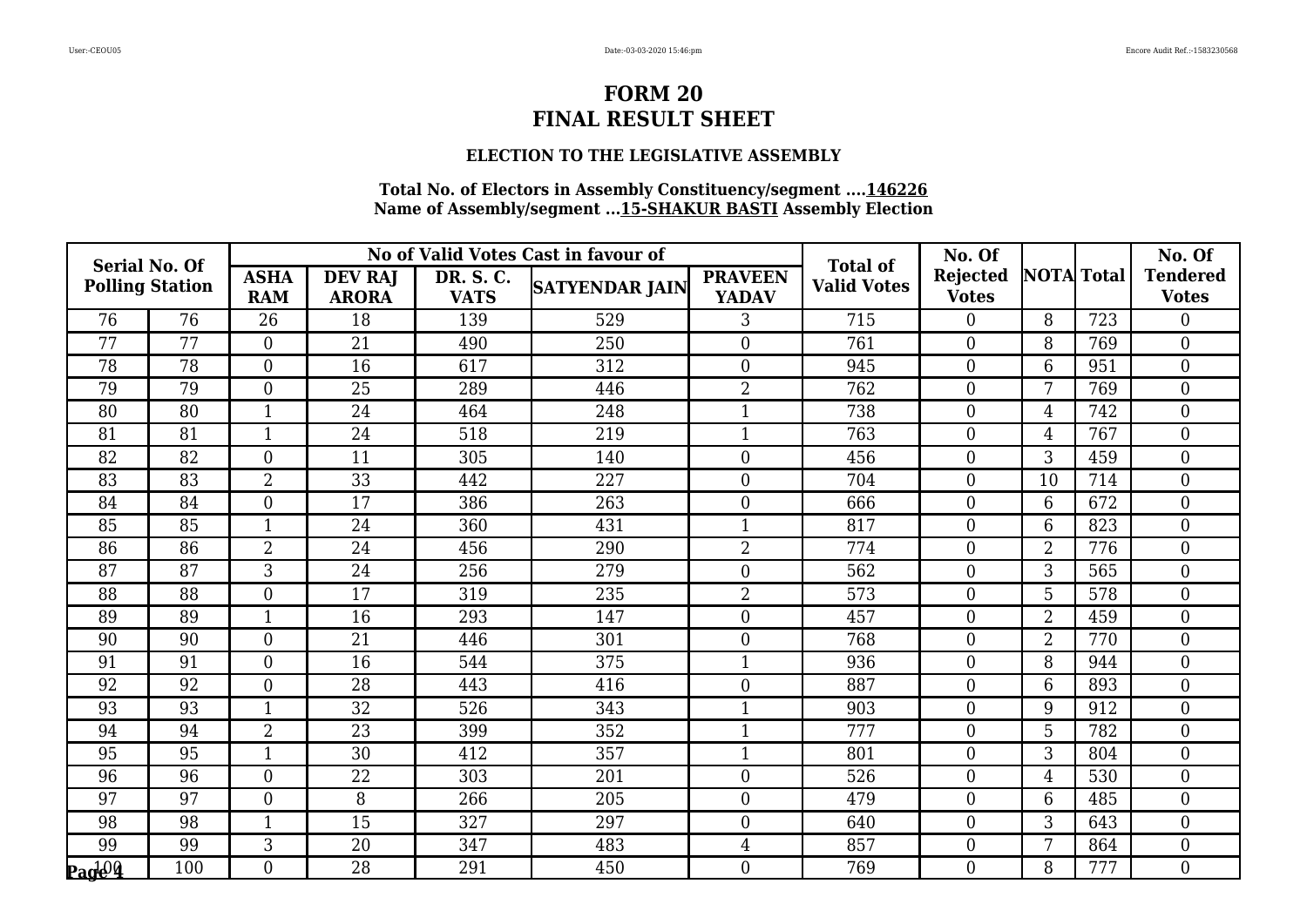#### **ELECTION TO THE LEGISLATIVE ASSEMBLY**

| <b>Serial No. Of</b> |                        |                           |                                |                          | No of Valid Votes Cast in favour of | <b>Total of</b>                | No. Of             |                                 |                   | No. Of |                                 |
|----------------------|------------------------|---------------------------|--------------------------------|--------------------------|-------------------------------------|--------------------------------|--------------------|---------------------------------|-------------------|--------|---------------------------------|
|                      | <b>Polling Station</b> | <b>ASHA</b><br><b>RAM</b> | <b>DEV RAJ</b><br><b>ARORA</b> | DR. S. C.<br><b>VATS</b> | <b>SATYENDAR JAIN</b>               | <b>PRAVEEN</b><br><b>YADAV</b> | <b>Valid Votes</b> | <b>Rejected</b><br><b>Votes</b> | <b>NOTA</b> Total |        | <b>Tendered</b><br><b>Votes</b> |
| 101                  | 101                    | 2                         | 86                             | 189                      | 319                                 |                                | 597                | $\boldsymbol{0}$                | 3                 | 600    | $\overline{0}$                  |
| 102                  | 102                    | $\overline{4}$            | 141                            | 498                      | 283                                 | $\boldsymbol{0}$               | 926                | $\boldsymbol{0}$                | 6                 | 932    | $\overline{0}$                  |
| 103                  | 103                    | $\mathbf{1}$              | 29                             | 371                      | 195                                 | $\mathbf{1}$                   | 597                | $\boldsymbol{0}$                | 8                 | 605    | $\overline{0}$                  |
| 104                  | 104                    | $\Omega$                  | 46                             | 255                      | 234                                 | $\overline{0}$                 | 535                | $\overline{0}$                  | $\overline{2}$    | 537    | $\overline{0}$                  |
| 105                  | 105                    | $\mathbf{1}$              | $5\phantom{.}$                 | 321                      | 284                                 | $\boldsymbol{0}$               | 611                | $\boldsymbol{0}$                | 6                 | 617    | $\overline{0}$                  |
| 106                  | 106                    | 3                         | 21                             | 85                       | 432                                 | $\mathbf{1}$                   | 542                | $\boldsymbol{0}$                | 3                 | 545    | $\overline{0}$                  |
| 107                  | 107                    | 5                         | 19                             | 67                       | 377                                 | $\mathbf{1}$                   | 469                | $\boldsymbol{0}$                | $\overline{2}$    | 471    | $\overline{0}$                  |
| 108                  | 108                    | $\overline{2}$            | 58                             | 106                      | 651                                 | $\mathbf{1}$                   | 818                | $\boldsymbol{0}$                | 7                 | 825    | 0                               |
| 109                  | 109                    | 10                        | 19                             | 84                       | 429                                 | $\overline{0}$                 | 542                | $\overline{0}$                  | $\overline{0}$    | 542    | $\overline{0}$                  |
| 110                  | 110                    | 8                         | 32                             | 71                       | 619                                 | $\overline{2}$                 | 732                | $\boldsymbol{0}$                | 3                 | 735    | $\overline{0}$                  |
| 111                  | 111                    | $\overline{0}$            | $\overline{23}$                | 245                      | 336                                 | $\overline{0}$                 | 604                | $\boldsymbol{0}$                | 3                 | 607    | $\overline{0}$                  |
| 112                  | 112                    | $\overline{0}$            | 16                             | 241                      | 272                                 | $\mathbf{1}$                   | 530                | $\boldsymbol{0}$                | 7                 | 537    | $\overline{0}$                  |
| 113                  | 113                    | 3                         | 18                             | 214                      | 306                                 | $\overline{0}$                 | 541                | $\boldsymbol{0}$                | 5                 | 546    | $\overline{0}$                  |
| 114                  | 114                    | $\mathbf{1}$              | $\overline{32}$                | 500                      | 357                                 | $\overline{0}$                 | 890                | $\boldsymbol{0}$                | 5                 | 895    |                                 |
| 115                  | 115                    | 4                         | 13                             | 174                      | 223                                 | $\overline{0}$                 | 414                | $\boldsymbol{0}$                | $\overline{2}$    | 416    | $\overline{0}$                  |
| 116                  | 116                    | 3                         | 11                             | 146                      | 193                                 | $\overline{2}$                 | 355                | $\overline{0}$                  | $\overline{2}$    | 357    | $\overline{0}$                  |
| 117                  | 117                    | $\overline{2}$            | 27                             | 203                      | 244                                 |                                | 477                | $\boldsymbol{0}$                | 3                 | 480    | $\overline{0}$                  |
| 118                  | 118                    | $\mathbf{1}$              | 26                             | 270                      | 244                                 | $\overline{0}$                 | 541                | $\boldsymbol{0}$                | $\mathbf{1}$      | 542    | $\overline{0}$                  |
| 119                  | 119                    |                           | 39                             | 371                      | 546                                 | 3                              | 960                | $\boldsymbol{0}$                | 6                 | 966    | $\overline{0}$                  |
| 120                  | 120                    | $\overline{2}$            | $\overline{48}$                | 245                      | 313                                 |                                | 609                | $\boldsymbol{0}$                | $\overline{2}$    | 611    | $\overline{0}$                  |
| 121                  | 121                    | 1                         | 35                             | 246                      | 264                                 | $\mathbf{1}$                   | 547                | $\overline{0}$                  | $\overline{2}$    | 549    | $\overline{0}$                  |
| 122                  | 122                    | $\Omega$                  | 21                             | 151                      | 372                                 | $\mathbf{1}$                   | 545                | $\boldsymbol{0}$                | $\mathbf{1}$      | 546    | $\overline{0}$                  |
| 123                  | 123                    | $\mathbf{1}$              | 33                             | 197                      | 288                                 | $\boldsymbol{0}$               | 519                | $\boldsymbol{0}$                | $\overline{2}$    | 521    | $\overline{0}$                  |
| 124                  | 124                    | $\overline{0}$            | 12                             | 181                      | 322                                 | $\overline{2}$                 | 517                | $\boldsymbol{0}$                | 3                 | 520    | 0                               |
| $\log \frac{125}{5}$ | 125                    |                           | 17                             | 201                      | 226                                 | $\boldsymbol{0}$               | 445                | $\boldsymbol{0}$                | 4                 | 449    | 0                               |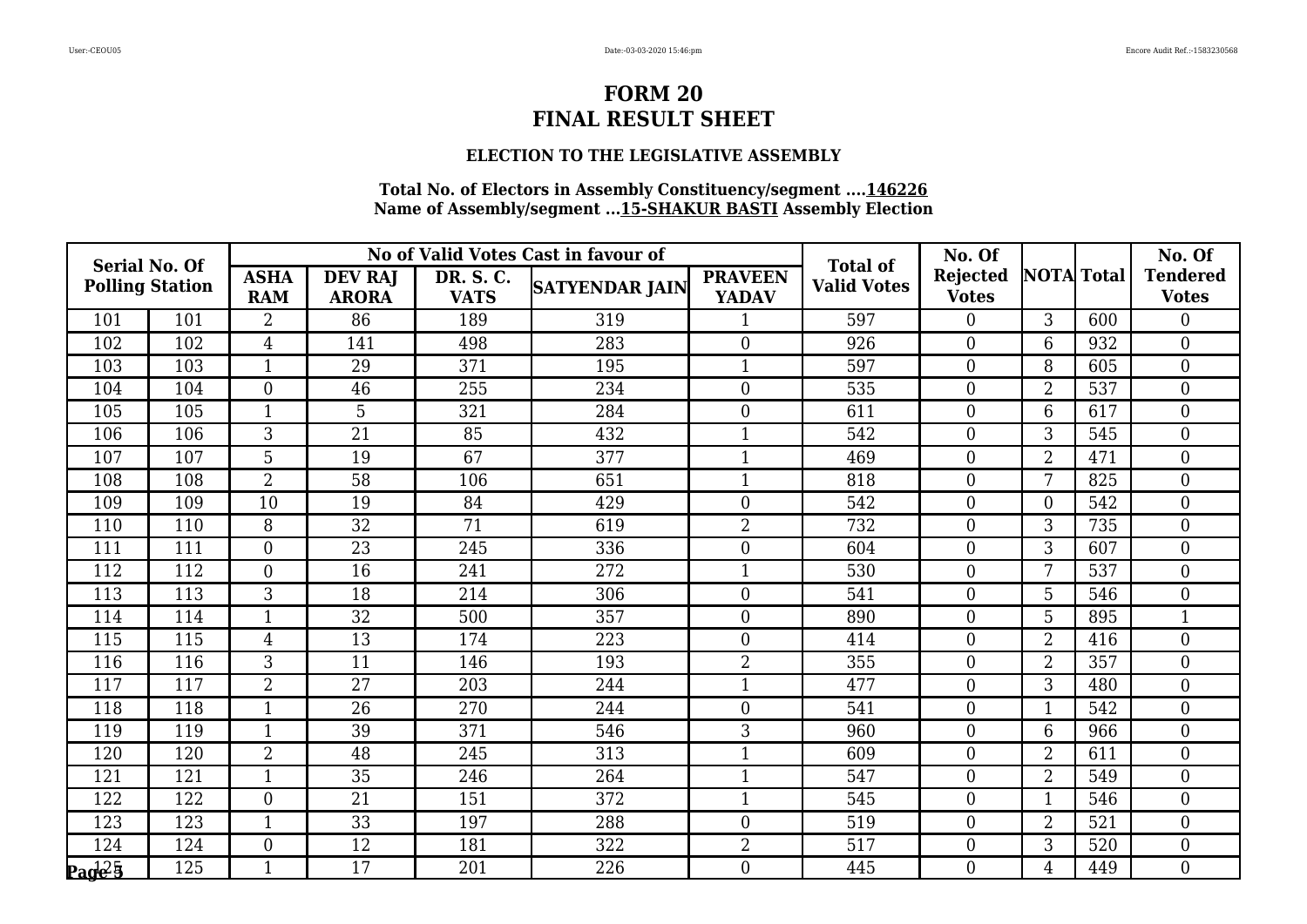### **ELECTION TO THE LEGISLATIVE ASSEMBLY**

| Serial No. Of<br><b>Polling Station</b>    |                           |                           |                                |                          | No of Valid Votes Cast in favour of |                                | No. Of                                |                                 |                   | No. Of |                                 |
|--------------------------------------------|---------------------------|---------------------------|--------------------------------|--------------------------|-------------------------------------|--------------------------------|---------------------------------------|---------------------------------|-------------------|--------|---------------------------------|
|                                            |                           | <b>ASHA</b><br><b>RAM</b> | <b>DEV RAJ</b><br><b>ARORA</b> | DR. S. C.<br><b>VATS</b> | <b>SATYENDAR JAIN</b>               | <b>PRAVEEN</b><br><b>YADAV</b> | <b>Total of</b><br><b>Valid Votes</b> | <b>Rejected</b><br><b>Votes</b> | <b>NOTA</b> Total |        | <b>Tendered</b><br><b>Votes</b> |
| 126                                        | 126                       |                           | 26                             | 168                      | 316                                 | $\overline{0}$                 | 511                                   | $\Omega$                        | 3                 | 514    | 0                               |
| 127                                        | 127                       | $\overline{0}$            | 16                             | 193                      | 324                                 | $\overline{0}$                 | 533                                   | $\theta$                        | $\overline{2}$    | 535    | $\overline{0}$                  |
| 128                                        | 128                       | $\overline{0}$            | 21                             | 358                      | 426                                 | $\overline{0}$                 | 805                                   | $\theta$                        | 9                 | 814    | $\overline{0}$                  |
| 129                                        | 129                       | $\overline{2}$            | 26                             | 192                      | 208                                 |                                | 429                                   | $\overline{0}$                  | 5                 | 434    | $\overline{0}$                  |
| 130                                        | 130                       | $\overline{0}$            | 16                             | 237                      | 232                                 |                                | 486                                   | $\overline{0}$                  | $\overline{4}$    | 490    | $\overline{0}$                  |
| 131                                        | 131                       | 3                         | 37                             | 234                      | 280                                 | $\overline{0}$                 | 554                                   | $\theta$                        | 6                 | 560    | $\overline{0}$                  |
| 132                                        | 132                       | $\mathbf 1$               | 17                             | 246                      | 267                                 | $\overline{0}$                 | 531                                   | $\theta$                        | $\overline{4}$    | 535    | $\overline{0}$                  |
| 133                                        | 133                       | $\Omega$                  | 25                             | 376                      | 485                                 | $\overline{0}$                 | 886                                   | $\theta$                        | $\overline{2}$    | 888    | $\overline{0}$                  |
| 134                                        | 134                       | 3                         | 66                             | 434                      | 436                                 | $\overline{0}$                 | 939                                   | $\overline{0}$                  | $\overline{2}$    | 941    | $\overline{0}$                  |
| 135                                        | 135                       | $\overline{2}$            | 22                             | 328                      | 461                                 |                                | 814                                   | $\overline{0}$                  | 6                 | 820    | $\overline{0}$                  |
| 136                                        | 136                       | $\overline{0}$            | 26                             | 426                      | 425                                 |                                | 878                                   | $\theta$                        |                   | 879    | $\overline{0}$                  |
| 137                                        | 137                       | $\overline{2}$            | 38                             | 332                      | 470                                 | $\overline{2}$                 | 844                                   | $\theta$                        | 3                 | 847    | $\overline{0}$                  |
| 138                                        | 138                       | 3                         | 32                             | 315                      | 407                                 | $\overline{0}$                 | 757                                   | $\theta$                        | $\overline{4}$    | 761    | $\overline{0}$                  |
| 139                                        | 139                       | 3                         | 28                             | 383                      | 558                                 | 4                              | 976                                   | $\overline{0}$                  | 6                 | 982    | $\overline{0}$                  |
| 140                                        | 140                       | -1                        | 49                             | 336                      | 415                                 | $\overline{0}$                 | 801                                   | $\overline{0}$                  | $\overline{2}$    | 803    | $\overline{0}$                  |
| 141                                        | 141                       |                           | 48                             | 285                      | 257                                 | $\boldsymbol{0}$               | 591                                   | $\overline{0}$                  | 5                 | 596    | $\overline{0}$                  |
| 142                                        | 142                       | 2                         | 35                             | 163                      | 269                                 | $\overline{0}$                 | 469                                   | $\theta$                        |                   | 470    | $\overline{0}$                  |
| 143                                        | 143                       |                           | 68                             | 450                      | 407                                 |                                | 927                                   | $\overline{0}$                  | 3                 | 930    | $\overline{0}$                  |
| <b>Total EVM Votes</b>                     |                           | 286                       | 3367                           | 43388                    | 51055                               | 115                            | 98211                                 | $\bf{0}$                        | 638               | 98849  | $\mathbf{1}$                    |
| <b>Total Postal Ballot</b><br><b>Votes</b> |                           | 3                         | 15                             | 185                      | 110                                 | $\boldsymbol{0}$               | 313                                   | 80                              | 3                 | 396    | 0                               |
|                                            | <b>Total Votes Polled</b> | 289                       | 3382                           | 43573                    | 51165                               | 115                            | 98524                                 | 80                              | 641               | 99245  | $\mathbf{1}$                    |